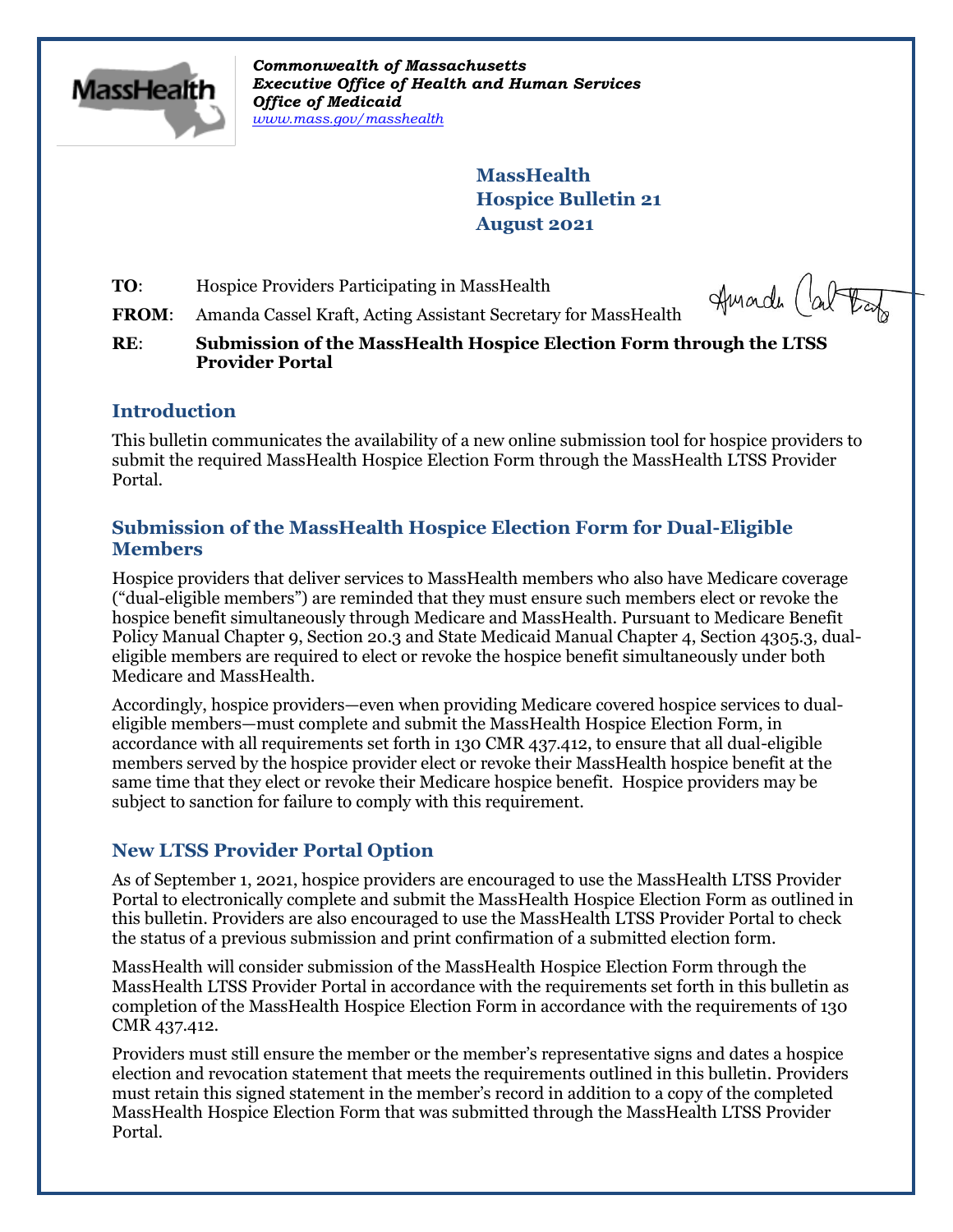**MassHealth Hospice Bulletin 21 August 2021 Page 2 of 3**

## **MassHealth Hospice Election Procedures**

Pursuant to 130 CMR 437.412, hospice providers must complete and submit the MassHealth Hospice Election Form for all MassHealth members, including dual-eligible members. The form must be completed and submitted any time a member:

- Elects the MassHealth hospice benefit;
- Changes hospice providers;
- Revokes their MassHealth hospice election; or
- Disenrolls or is disenrolled from hospice.

For MassHealth Fee-For-Service, Primary Care Accountable Care Organization (ACO), and Primary Care Clinician Plan members, the hospice provider must complete and submit the MassHealth Hospice Election Form directly to MassHealth in accordance with the submission instructions in this bulletin.

For MassHealth members enrolled in an Accountable Care Partnership Plan, managed care organization (MCO), or MCO-administered ACO, the hospice provider must work with the member and the member's plan to coordinate election of the MassHealth hospice benefit through the plan. Submission of the MassHealth Hospice Election Form for a member enrolled in one of these plans will result in the member being disenrolled from the plan.

For MassHealth members enrolled in One Care, the Program of All Inclusive Care for the Elderly, or Senior Care Options, the hospice provider must work with the member and the member's plan to coordinate election of the MassHealth hospice benefit, as well as simultaneous election of the Medicare hospice benefit for dual-eligible members. For a member in any of these plans, the hospice provider will not be able to submit the MassHealth Hospice Election Form through the MassHealth LTSS Provider Portal unless the member chooses to disenroll from the plan and disenrollment is complete prior to submission.

## **MassHealth Hospice Election Form Submission Instructions**

Effective September 1, 2021, hospice providers serving MassHealth Fee-For-Service, Primary Care ACO, and Primary Care Clinician Plan members are encouraged to submit the MassHealth Hospice Election Form through the MassHealth LTSS Provider Portal, which may be accessed at [www.masshealthltss.com.](http://www.masshealthltss.com/)

To use the MassHealth LTSS Provider Portal, hospice providers must register primary and secondary users. To complete registration providers will use the following link, [www.masshealthltss.com,](http://www.masshealthltss.com/) and follow the directions within the "Need to Register?" button.

If necessary, hospice providers may continue to submit the MassHealth Hospice Election Form to the Hospice Enrollment Unit by fax or mail.

- Fax: (855) 656-3381
- Mail:

MassHealth LTSS-Hospice Enrollment Unit PO Box 159108 Boston, MA 02215